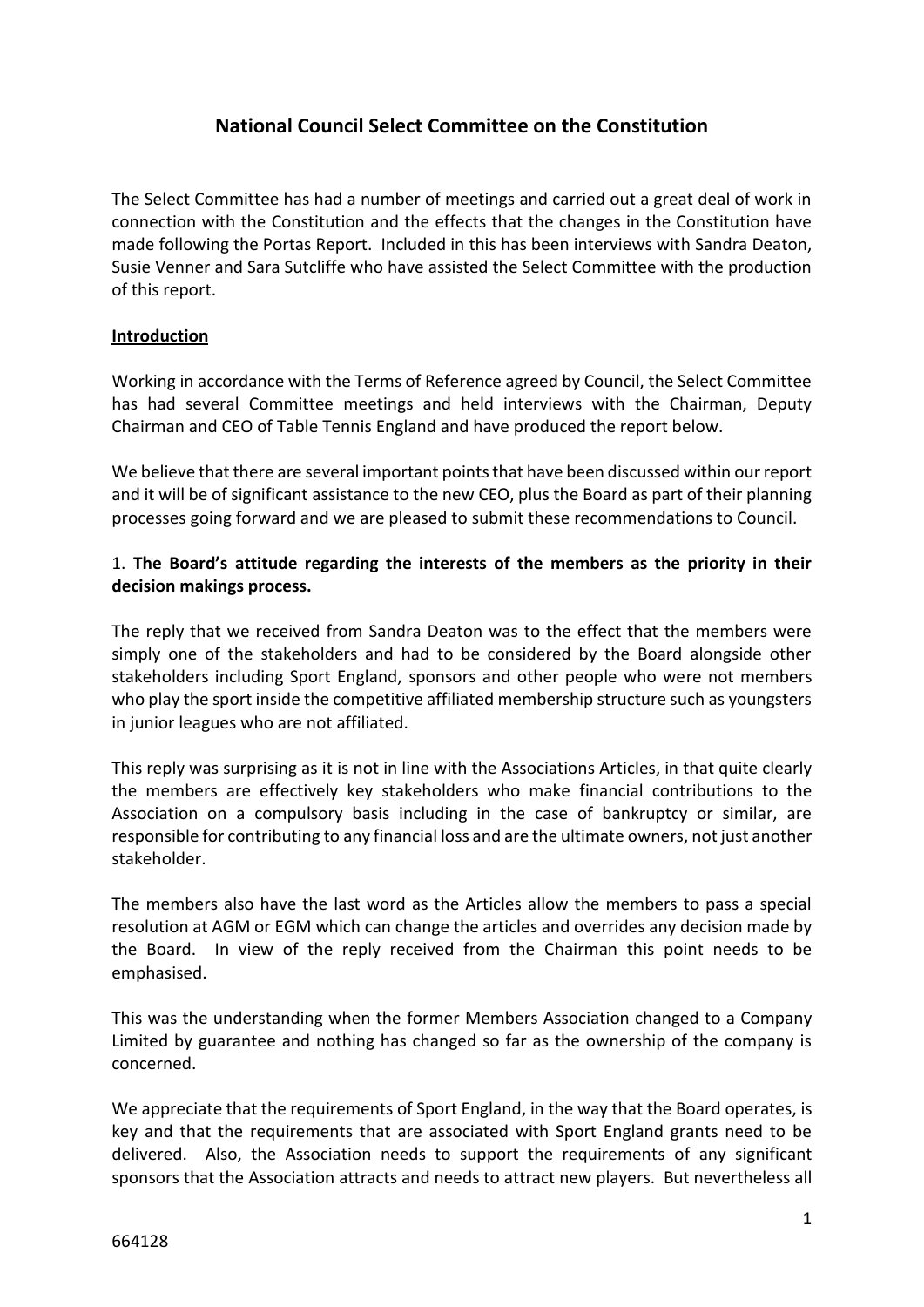of this should be delivered in the context of looking after the members' interests as opposed to regarding the members interests as less relevant in the overall decision making in the Association.

## **Recommendation**

National Council requested the Board to confirm that they understand that the Members are the key stakeholders and that the above understanding remains in place.

## 2. **Problems associated with the appointment of senior staff as part of Senior Management Team who have little knowledge of table tennis and head up the departments where this knowledge is essential.**

That lack of knowledge and experience in the sport has led to some very poor decision making and implementation of those decisions within our sport. It is clear that this is across the sport but is most evident in the performance and competition sections as detailed below.

2.1 The most damaging aspect is the policy to replace knowledgeable volunteers who were in the decision-making roles at the top of the sport, with professionals who lack the required knowledge of the sport. This was the most valuable and important asset that the Association had in the first 90 years of our history, and this has been largely lost.

For many years, the Association ran very well with only limited staff when most of the work in the top sector of the sport was carried out by very experienced voluntary officials working as members of the Management Committee and Board or on the Associations network of key committees.

The result of this, not just the poor decision makers as referred to above, but also the lack of opportunity and training for talented and enthusiastic volunteers coming into the forefront of our sport.

The cost of the well-paid professionals in our administration is much higher that the minimal cost of expenses only with the committee structure incorporating the key volunteers. What is even more worrying is that in the event of the Government and Sport England significantly reducing or withdrawing its funding the sport would be in a much worse position in that it would be difficult to see how the structure as we know it, would be able to continue except in a very modest and minor way.

2.2 Lack of good decision making regarding the running of our competitions has had a serious detrimental effect on our competitions, although there has been less competition over the last 3 years due to the Coronavirus.

Some examples are

- 1) Senior British League Premier Division title in 19/20
- 2) U10-U13 National Championship 2021
- 3) Junior and Cadet National Championship 2021
- 4) Veterans British League 2021/22
- 5) Senior National Championship Qualification Event 2022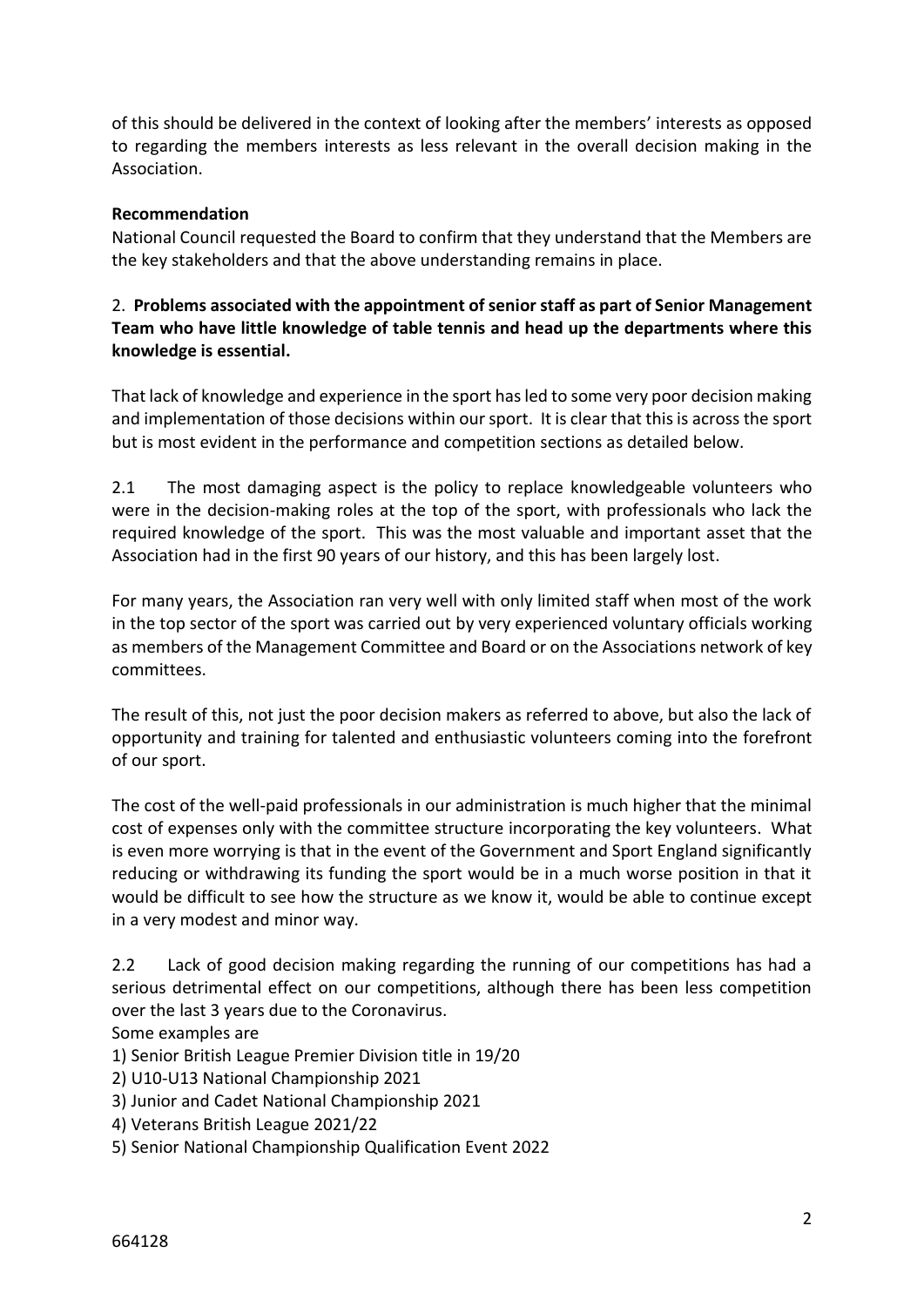Evidence of mistakes that have been made are available if required.

Another example of problems in this area are the Wolverhampton GP and National Regional Finals

The Wolverhampton Grand Prix scheduled for 12/13 March has been cancelled. This has not been well received by the tournament players as there are fewer Grand Prix than there used to be, and the Wolverhampton tournament was one of the most popular due to its location as it could be reached by players from North and South without excess travel. Apparently, this was because of a lack of resources in terms of finance and personnel.

One of the main comments that has been circulating is that the VETTS National Championship, which is to be held in May in the same venue, is going ahead and the information received from the VETTS Society is that it is likely to break even or show a small surplus. The question is why the VETTS Society with no staff can run the event profitably when TTE with a significant staff presence are unable to do so.

There is also some doubt about the finals of the National Regional tournament. All the regions are being asked to run qualifiers but are not sure whether the players will have an event to qualify for. This is negative and puts a dampener on the regional events that are being held this weekend (19<sup>th</sup> and 20<sup>th</sup> March).

2.3 Ranking System - Peter Charters is preparing a paper for National Council to consider serious anomalies within the ranking system whereby at junior and cadet level there is an ITTF override that gives higher ranking to players who participate in more international tournaments approved by the ITTF. This means that players with bigger personal budgets can gain more ITTF ranking points and players who are above them on the domestic list are relegated to a lower position.

More is being prepared from Berkshire and Peter Charters on this matter.

## 2.4 Performance – staff with knowledge and passion

It is clear from the propositions to the AGM and for the subsequent vote, which was 86%, that the members believe that the lack of table tennis knowledge within the senior management team is responsible for the dire position which our juniors and cadets have reached in international competitions.

The poor result of the U21 players in the Junior and Cadet events is clearly a direct result of this lack of knowledge in the senior management team. A further problem here is that it appears as if the Board have not accepted the recommendation of the 86% of the members at the AGM in giving decision making authority to the Talent and Performance Committee (TAP) which has been formed. Their argument has been that the Sport England guidance does not give them the authority to do this but this is clearly not correct, as demonstrated in the Tier 3 Mandatory Requirement 1.24 "The Board shall establish any further committees which it considers necessary to support its work" and 1.25 "Each committee established under 1.23 or 1.24 shall report to the Board and have clear terms of reference which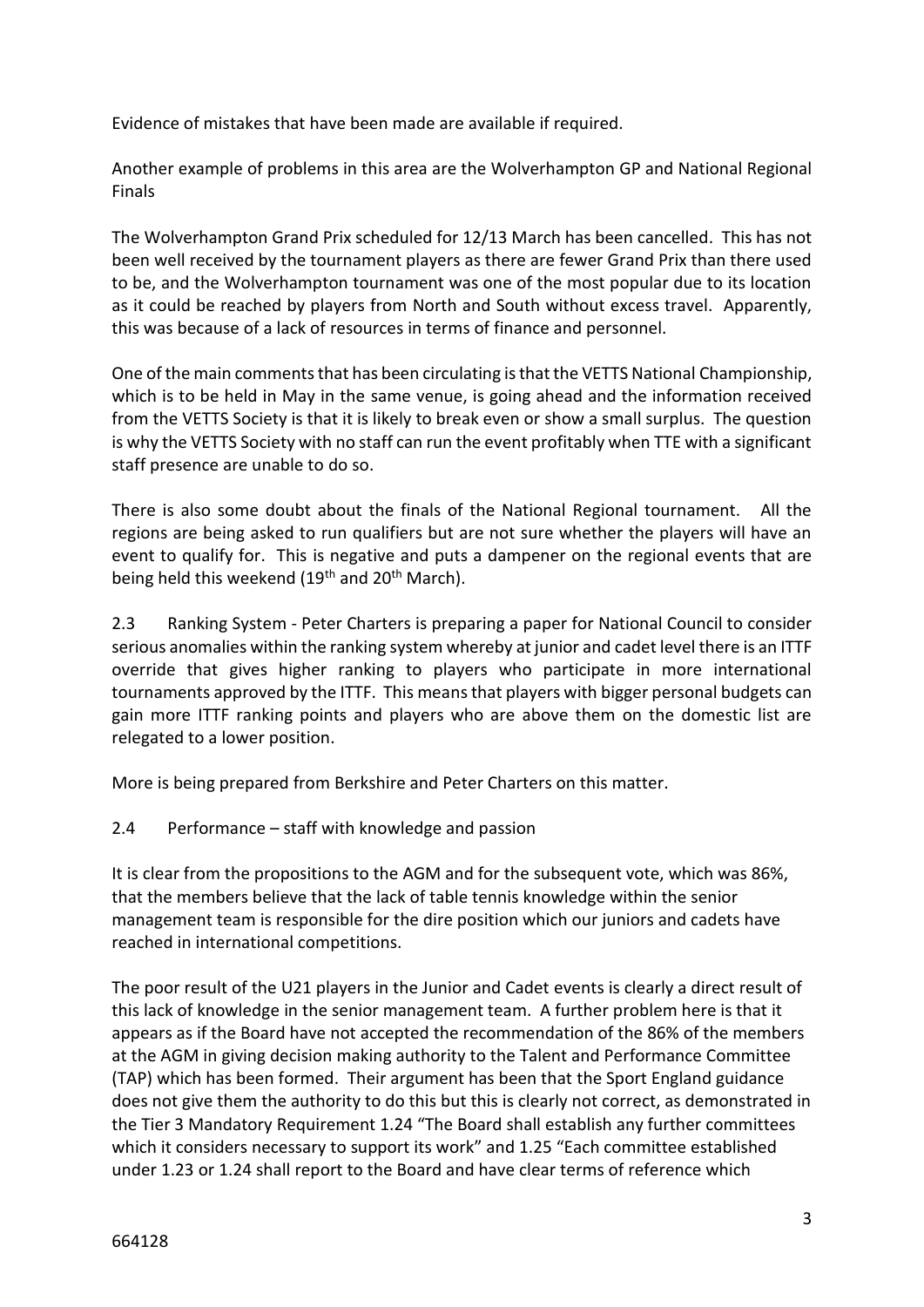identify its responsibilities and any powers delegated to it by the Board". The more recent issue of guidance in 1.15d which says that the Board can establish any Committees that they wish and delegate any powers that they feel appropriate. Also, the Association Articles gives them this power in Paragraph 12.

The Board's position is that the Talent and Performance Committee has been established and is working with the High Performance team and we should see how it progresses. However, the request from the AGM was to set up a separate committee with the delegated powers and this has not been implemented.

2.5 Staff appointments - With previous administrations a priority when appointing staff has been that the successful applicant, so far as possible, should have knowledge of table tennis and a passion for the sport but this does not appear to have been priority since the PORTAS report, 8 years ago.

## 2.6 Recommendations -

2.6.1. To request the Board to consider ways that senior, knowledgeable and experienced volunteers can be included in the key roles in the management of departments of the Association.

2.6.2. Initiate a discussion with Sport England about the effects of the changes involved in decision making that they have made following the PORTAS report.

2.6.3. Employing staff with knowledge and passion for table tennis should be a priority within the skill sets required for staff appointments.

#### 3) **Greater Transparency**

There has been calls, including from the MAG group, for there to be greater transparency with reports from the Board and financial information provided. Our understanding from the discussions with the senior Board members is that this has been recognised and will be revised so greater transparency, including the provision of quarterly accounts as was previously provided, will be restored and we are grateful for this improvement.

Concern has also been expressed about the way the Annual Report has been prepared in that it seems to be more like a report of the achievements for the year rather than a detailed factual report on the associations activities as was the case previously, which restricts members opportunity to be aware of the true position and to have the chance of asking questions in this section of the AGM agenda.

For many years, the association had a very useful address book. This is no longer produced and whilst there are some restrictions due to the Government regulations, they are overcome in the case of the County Championships which could also apply to the main directory, which should be re-introduced.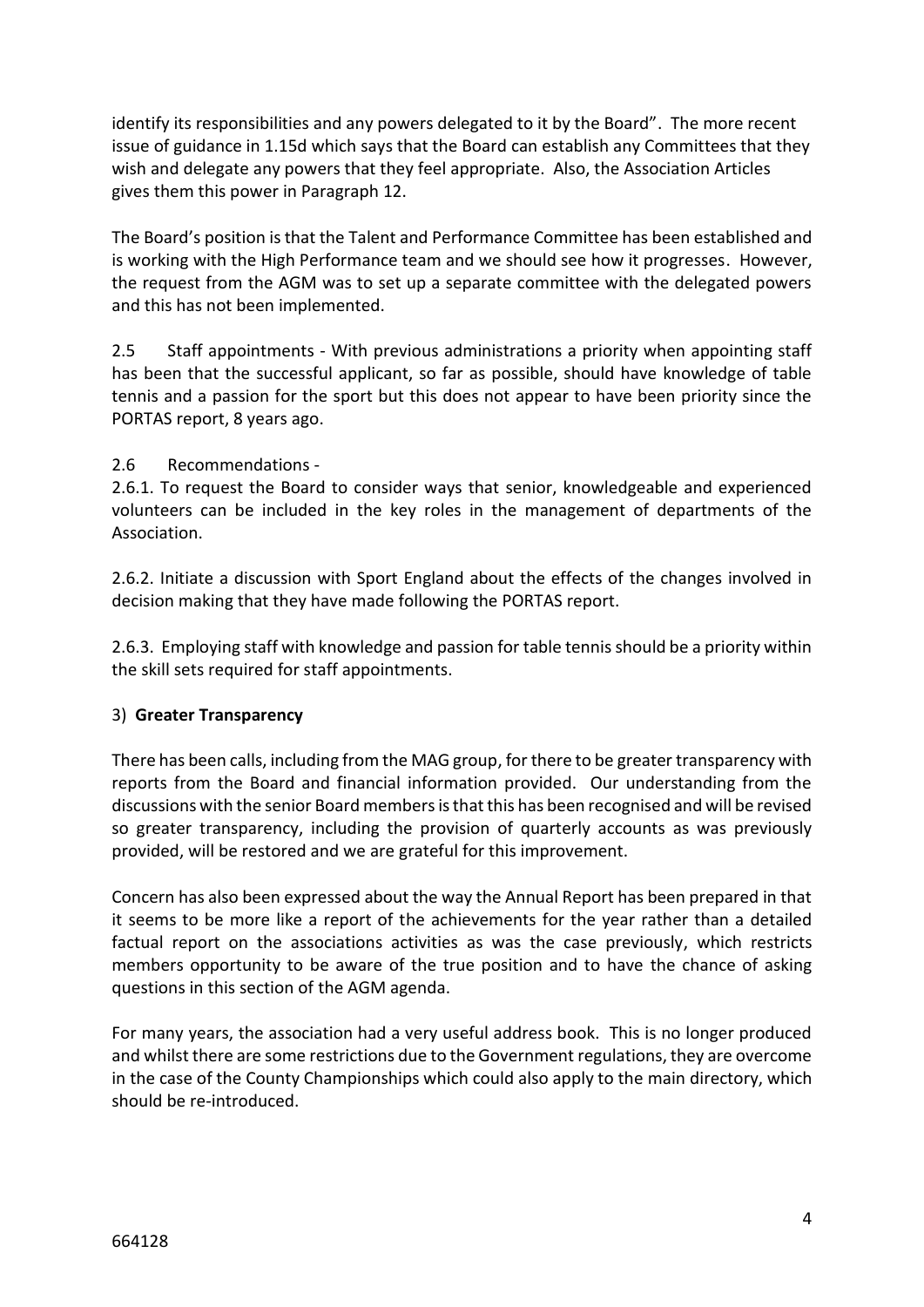### Recommendation

1. The Select Committee felt that the Annual Report should be reintroduced rather than the Review as this appeared to be a document where the main objectives are to satisfy Sport England and convince the membership that all is well in the Association.

2. To reintroduce the Address Book Directory, in accordance with the rules which require permission to be given by the people included.

## 4) **Board Membership**

Currently we have a position whereby the Table Tennis England Board is made up in a way that only three members are elected by nomination and ballot from the Leagues and Counties. Within the Board there is a requirement from Sport England for there to be three independent members and our articles including the CEO as a Board member. It has been felt for some time that the balance is not correct, and Peter Charters from Berkshire has proposed an increase from three to four elected members and this is to be discussed at the next AGM.

It is felt elsewhere that a more equitable balance would be to have five or six of the Board members elected rather than appointed and this is a matter that should have further consideration.

There has been concern expressed about the Association's position of excluding volunteers who only have minor positions within some clubs, such as the Treasurer of the local YMCA Table Tennis Club, from being considered for roles on the Board as an independent member.

The Select Committee identified that other National Governing Bodies had a different approach to this and movement in the Boards position was apparent in the last round of elections. Our understanding now is that the only people who are likely to be excluded from being an independent are members of National Council, members of MAG and members of key committees which is clearly a big improvement.

Concern has also been raised about the Skills Matrix and the amount of table tennis knowledge included.

#### Recommendation

That a statement be issued by the Board giving a definition of the Independent Director in line with the above.

#### 5) **Board Targets**

It was noted in our questions to the Board that the targets which had been set in 2013 with the PORTAS report and in the 2017 Independent Governance report and in the Associations 10-year plan issued in 2015, that many had not been met.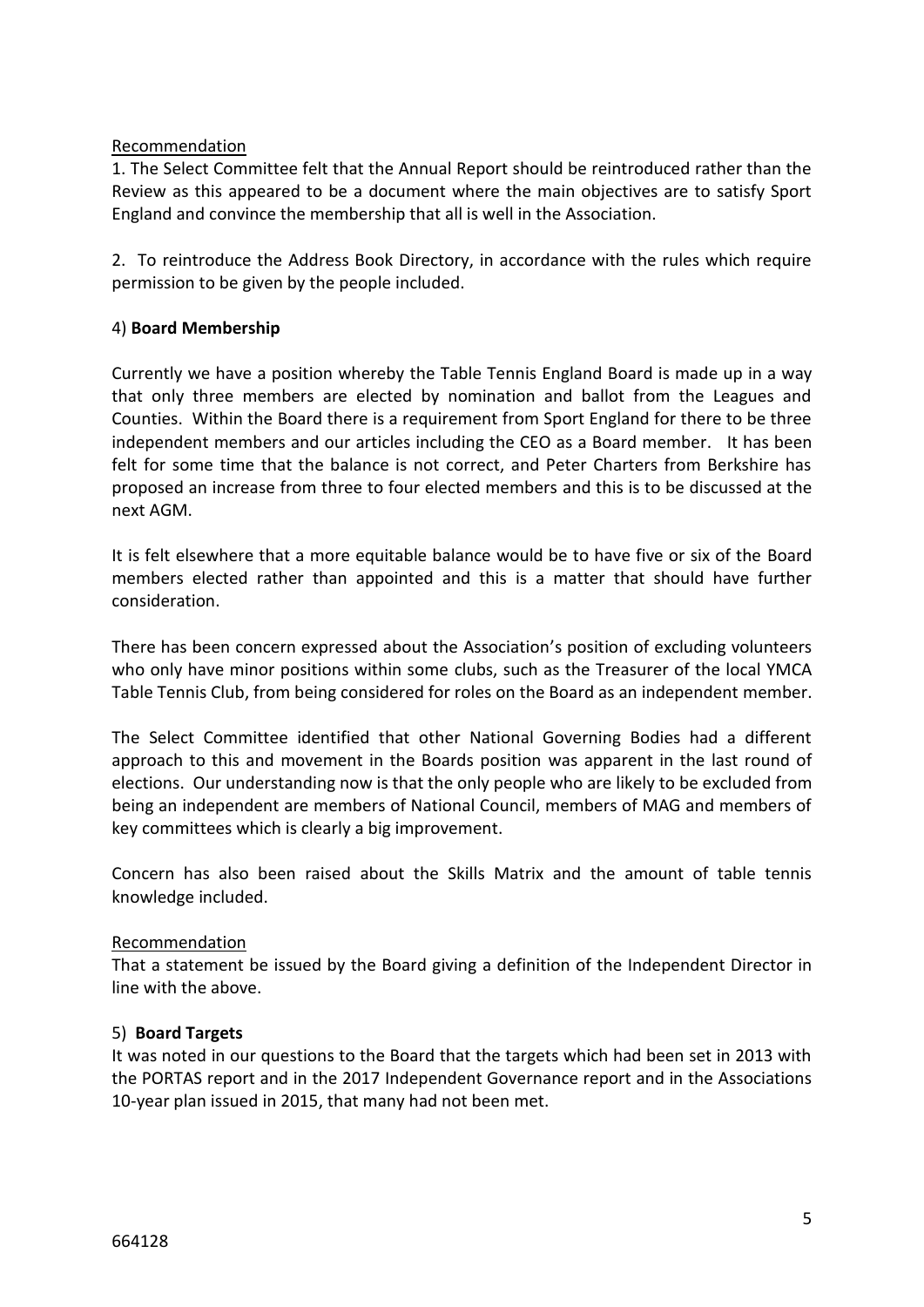The Board members were asked why these targets had not been achieved and the reply was that the requirements of Sport England had changed, and that diversity was the key target, therefore, missing these targets was not important.

The Select Committee has carried out a great deal of work looking at targets and the results of the achievements, and a further document can be prepared if necessary to highlight this.

## 6) **Publicity**

At National Council it had been raised that the provision of advanced publicity for propositions or motions to the AGM was heavily biased to the Board's proposition or motions, and whilst the proposals were circulated together with rationale, promotions over the website and elsewhere was very much in favour to the Boards proposition with little consideration to the member's proposition. It was noted that this was not democratic and should be equal for all parties going forward.

#### Recommendation

Issue a policy to say that in the case of proposition's, submitted to AGM or EGM, that all proposers should be given the same access to the publicity vehicles available from the Association, and the Board will not use any other vehicles to promote their own views unless the alternative view is very clearly outlined as a counter argument.

## 7) **AGM and Election Campaigns**

Concern had been expressed that in addition to the website, several staff members had been given the role of canvassing for the proposals coming from the Board for the AGM. In previous administrations a direction had been given to the staff that they must not have any involvement in political matters including proposals to the AGM and elections. This had apparently not been the case in recent years. The neutral staff policy should be restored and the status quo re-established.

#### Recommendation

Board requested to confirm that a policy which requires staff members not to be involved in canvassing for candidates in the election and for or against propositions at the AGM.

## 8) **International**

It was noted that currently in our  $100<sup>th</sup>$  year, our representation in senior positions within the International Table Tennis Federation was at its weakest ever as we had no members on the ITTF Executive Committee or on the Board of Directors or Committee Chairman and, therefore, our influence on the international stage following the last ITTF AGM held in November, is at its weakest at the time when it needed to be at its strongest.

Table Tennis England has had a representative on the ITTF Board of Directors for the majority of the second half of the last century and all this century up to the last meeting in Houston on the 27th of November 2021. The Board of Directors is the body that considers and legislates for much of the ITTF's rules and regulations.